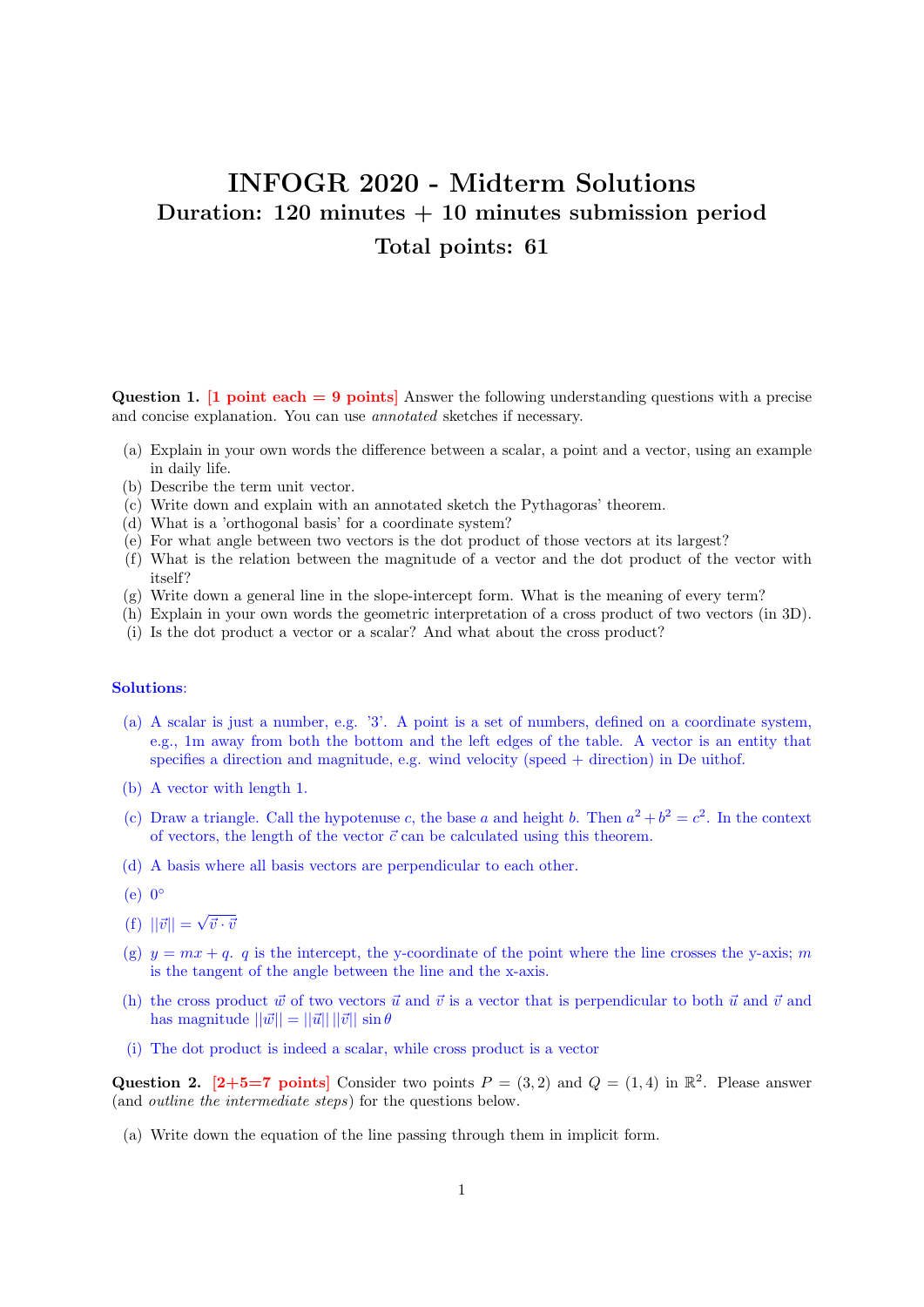(b) The line segment  $PQ$  is one arm of a full square  $PQRS$ ; the vertices are labelled in the clockwise direction. Find the coordinates of R and S.

## Solutions

- (a)  $y = -x + 5 \Rightarrow -x y + 5 = 0$  or  $y + x 5 = 0$ Explanation: The slope of the line is  $\frac{Q_y - P_y}{Q_x - P_x} = \frac{4-2}{1-3}$  $\frac{1}{1-3} = -1$ . Equation of the straight line passing through them is therefore  $y = -1x + c$ . Fix  $c = 5$  by the condition that the line passes through P or Q.
- (b)  $S = (5, 4)$  and  $R = (3, 6)$ .

 $S = (5, 4)$  and  $K = (3, 6)$ .<br>Explanation: The length of the line segment PQ is  $\sqrt{(-2)^2 + 2^2} = \sqrt{8} = 2\sqrt{2}$ . The line segments **Explanation:** The length of the line segment  $\mathbf{r} \mathbf{Q}$  is  $\mathbf{\gamma}(-2)^2 + 2^2 \mathbf{P}(\mathbf{\delta}) = 2\mathbf{\gamma}^2$ . The line segments PS and QR are perpendicular to PQ, and their lengths are also  $\sqrt{8}$ . We'll find the coordinates PS and QR are perpendicular to PQ, and their lengths are also  $\sqrt{8}$ . We'll find the coordinates of R and S using from these, by shooting rays of lengths  $\sqrt{8}$  from P and Q in a direction perpendicular to PQ. Given that the slope of the line segment PQ is −1, the parametric form equation of a ray shot from  $(x_0, y_0)$  in a direction perpendicular to PQ is

$$
\begin{bmatrix} x \\ y \end{bmatrix} = \begin{bmatrix} x_0 \\ y_0 \end{bmatrix} + l \times \frac{1}{\sqrt{v_y^2 + (-v_x)^2}} \begin{bmatrix} v_y \\ -v_x \end{bmatrix} = \begin{bmatrix} x_0 \\ y_0 \end{bmatrix} + l \times \frac{1}{\sqrt{8}} \begin{bmatrix} 2 \\ 2 \end{bmatrix}.
$$
 To find the location of

S, we use  $(x_0, y_0) = (3, 2)$  and  $l =$ 8, leading to  $(3 + 2 = 5, 2 + 2 = 4)$ . Similarly, to find the location of R, we use  $(x_0, y_0) = (1, 4)$  and  $l = \sqrt{8}$ , leading to  $(3, 6)$ . The exercise states that PQRS are labelled in the clockwise direction, so R and S should not be swapped.

Question 3. [4+2+3=9 points] Given are the points in 3D:  $A = (2, -1, -2), B = (3, 1, -1)$  and  $C = (1, -1, -1)$ . Please answer (and *outline the intermediate steps*) for the questions below.

- (a) Write down the general form of the implicit equation of the plane  $P$  through  $A, B$  and  $C$ .
- (b) Determine the unit vectors perpendicular to P.

1  $\overline{1}$ 

(c) What is the minimal distance of point  $M = (5, 5, 5)$  to the plane P?

## Solutions

(a)  $x - y + z - 1 = 0$ 

The vector spanning from A to B is  $u =$  $\lceil$  $\overline{1}$  $3 - 2$  $1 - -1$  $-1 - -2$ 1  $\vert$  = Т  $\overline{\phantom{a}}$ 1 2 1 1 , and the vector spanning from A  $\lceil$  $1-2$ 1  $\sqrt{ }$ −1 1  $\overline{\phantom{a}}$ 2 1

to C is  $v =$  $\overline{\phantom{a}}$  $-1 - -1$  $-1 - -2$  $\vert$  =  $\overline{\phantom{a}}$  $\boldsymbol{0}$ 1 . The cross product of these two vectors is  $u \times v =$  $\overline{\phantom{a}}$  $-2$ 2  $\vert \cdot$ 

So the equation of the plane must be of the form  $x - y + z + D = 0$ . The fact that all three points lies on this plane (any one will do) then leads to  $D = -1$ .

(b) 
$$
\pm \frac{1}{\sqrt{1^2 + (-1)^2 + 1^2}} \begin{bmatrix} 1 \\ -1 \\ 1 \end{bmatrix}
$$

(c) Given  $Ax + By + Cz + D = 0$  the distance to the point M is  $d = \frac{|AM_x + BM_y + Cm_z + D|}{\sqrt{A^2 + B^2 + C^2}}$ . This gives  $\frac{|1*5+{-}1*5+1*5-1|}{\sqrt{1+1+1}} = \frac{4}{\sqrt{1+1+1}}$ ⊧<br>\_\_\_<br>3

Question 4. [2+7=9 points] Given a sphere in  $\mathbb{R}^3$  with centre  $C = (3, 3, 3)$  and a point on the surface of the sphere  $P = (2, 5, 1)$ . Please answer (and *outline the intermediate steps*) for the questions below.

(a) Determine the equation for the sphere in implicit and parametric form.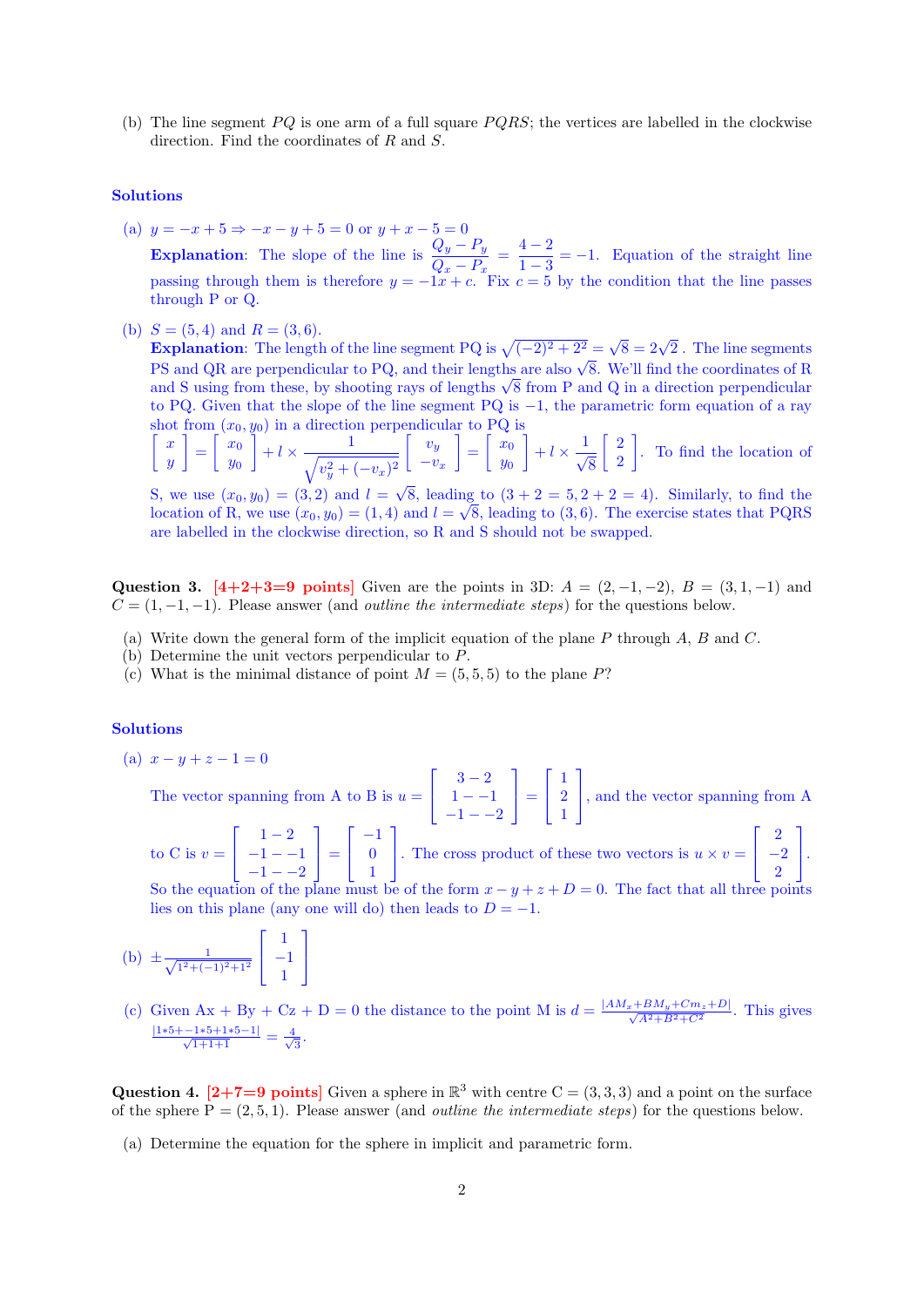(b) Determine the location of the point on the surface of the sphere closest to  $Q = (6, 9, 1)$ .

#### Solutions

(a) The implicit form equation for the sphere is given by

Your answer:  $(x-3)^2 + (y-3)^2 + (z-3)^2 = 9$ .

Solution: The radius of the sphere is  $\sqrt{(3-2)^2+(3-5)^2+(3-1)^2} = 3$ , so the implicit form equation for the sphere is:  $(x-3)^2 + (y-3)^2 + (z-3)^2 = 9$ .

parametric form  $\sqrt{ }$  $\overline{\phantom{a}}$ x  $\hat{y}$ z 1  $\vert$  =  $\sqrt{ }$  $\overline{\phantom{a}}$ 3 3 3 1  $+3$  $\sqrt{ }$  $\overline{\phantom{a}}$  $\sin\theta\cos\phi$  $\sin\theta\sin\phi$  $\cos\theta$ T  $\overline{1}$ 

(b) The location of the point on the surface of the sphere closest to  $Q = (6, 9, 1)$  is given by:

Your answer: (30/7, 39/7, 15/7).

Solution: First note that point Q lies outside the sphere.

In order to find the answer we shoot a ray from Q towards the centre of the sphere, and let it intersect the sphere's surface. The parametric equation for this ray, with the unit vector from Q to the centre of the sphere being  $\frac{1}{7}$  $\sqrt{ }$  $\overline{\phantom{a}}$ −3 −6 2 1  $\Big\vert$ , is  $\overline{1}$  $\overline{\phantom{a}}$  $\boldsymbol{x}$  $\hat{y}$ z 1  $\vert$  = Т  $\overline{\phantom{a}}$ 6 9 1 1  $+\frac{t}{7}$ 7  $\overline{\phantom{a}}$  $\overline{\phantom{a}}$ −3 −6 2 1 . Substituting this equation in the implicit form equation for the sphere yields the following quadratic equation for t:  $t^2 - 14t + 40 = 0$ , leading to the solutions  $t = 4$  and  $t = 10$ , so the point we're looking for corresponds to  $t = 4$ . Use that to obtain the location of the point on the surface of the sphere closest to Q as (30/7, 39/7, 15/7).

Question 5.  $[2+2+2=6$  points Given a point  $P = (3, 4)$  and a circle centered around P with radius 2. Also consider two points  $A = (-2, 1)$  and  $B = (5, 6)$ . Please answer (and *outline the intermediate* steps) for the questions below.

- (a) Give the equation of the circle in implicit and parametric form.
- (b) Determine the equation for line l through A and B in slope-intersect form.
- (c) Write down the coordinates of one point of the intersection of  $l$  with the circle in question (a).

#### Solutions

- (a)  $(x-3)^2 + (y-4)^2 = 4$  and  $\begin{bmatrix} x \\ y \end{bmatrix}$  $\hat{y}$  $=\begin{bmatrix} 3 \\ 4 \end{bmatrix}$ 4  $-2 \left[ \frac{\cos \theta}{\sin \theta} \right]$  $\sin\theta$ .
- (b)  $y = \frac{5}{7}x + \frac{17}{7}$ ; Slope =  $\frac{y_2-y_1}{x_2-x_1}$  for b use point  $x = -2$ ,  $y = 1$  and solve  $1 = \frac{5}{7}(-2) + b$  for  $b = \frac{17}{7}$
- (c)  $P1 = (-2 + \left[\frac{25}{37} \frac{\sqrt{70}}{37}\right] \cdot 7, 1 + \left[\frac{25}{37} \frac{\sqrt{70}}{37}\right] \cdot 5) \approx (1, 147, 3, 248), P2 = (-2 + \left[\frac{25}{37} + \frac{\sqrt{70}}{37}\right] \cdot 7, 1 + \left[\frac{25}{37} + \frac{\sqrt{70}}{37}\right] \cdot 5) \approx (1, 147, 3, 248)$  $(4.313, 5.509);$  (1) express line as  $l = \begin{bmatrix} -2 \\ 1 \end{bmatrix}$ 1  $-1\left[\frac{7}{5}\right]$ 5 and (2) substitute x and y into the circle equation  $(x-3)^{2} + (y-4)^{2} = 4$ ; (3) resolve equation to  $74l^{2} - 100l + 30 = 0$  and (4) solve quadratic equation (a)  $l_{1,2} = \frac{25}{37} \pm \frac{\sqrt{70}}{37}$ , (5) insert  $l_{1,2}$  into expression from (1) to get P1 and P2.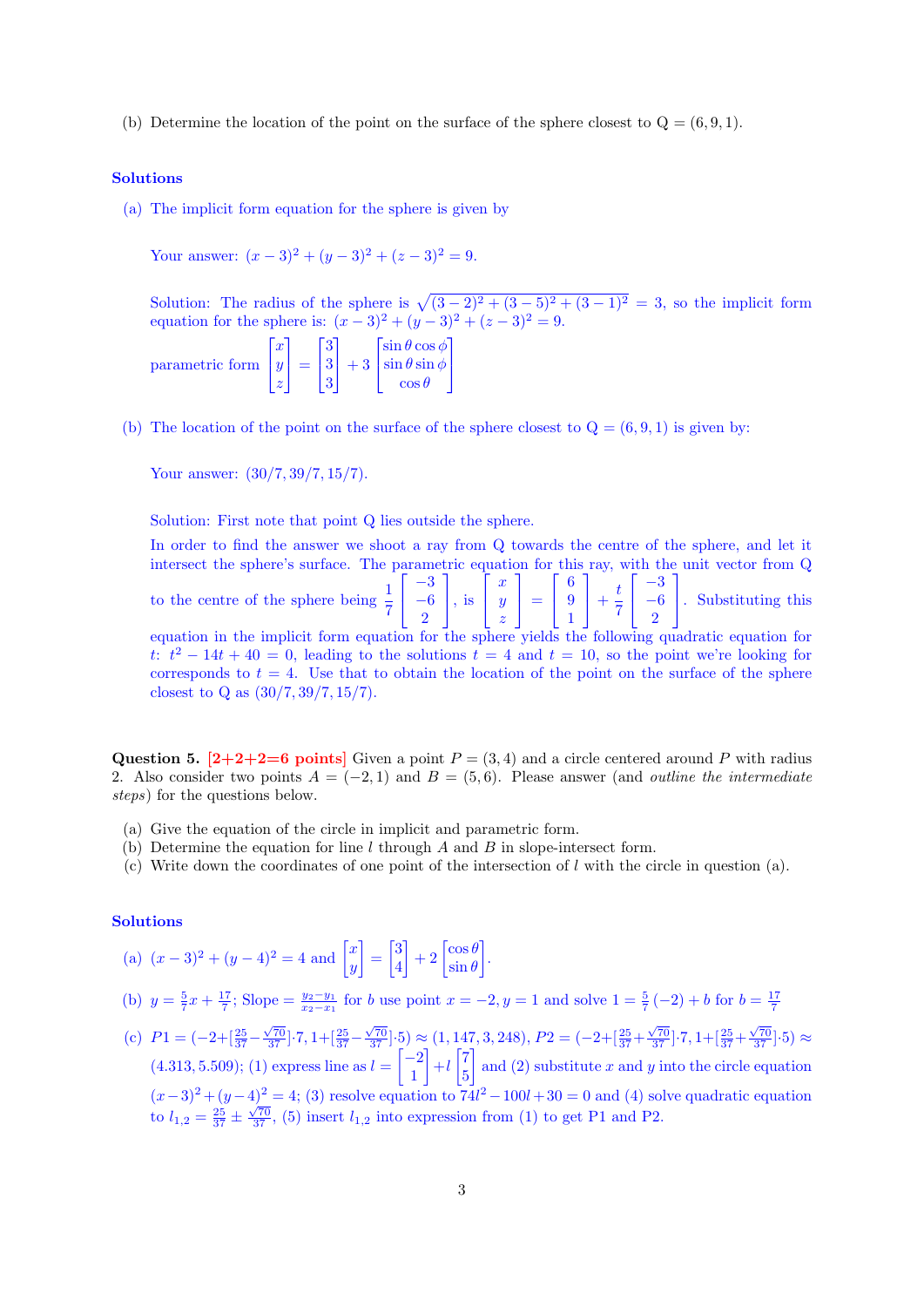Question 6.  $[2+1+4+3=10$  points Given a set of points A, B, C, D, Q and P as shown in the figure below (at  $P = (4, 5)$  there is a light source, and the shadows of A and B on the x-axis are C and D respectively). A line k passes through  $A, Q$  and  $B$ . Please answer (and *outline the intermediate steps*) for the questions below.



- (a) Given that  $A = (3, 2)$  and  $B = (5, 3)$ , give the equation for line k through A and B in the implicit and parametric form.
- (b) If Q has x-coordinate 4. Determine its y-coordinate.
- (c) Determine the coordinates of C and D.
- (d) Determine t as a function of l (Note that  $Q$  is not fixed anymore, as in question [b]).

### Solutions

- (a)  $k:\left[\begin{matrix}x\\u\end{matrix}\right]$  $\hat{y}$  $\Big] = \Big[\frac{3}{2}\Big]$ 2  $+\frac{l}{l}$ 5  $\lceil 2 \rceil$ 1 for varying l. implicit form:  $y = 0.5x + 0.5 \rightarrow x - 2y + 1 = 0$
- (b) Determine l for this location of  $Q_x$ :  $4 = 3 + \frac{2l}{\sqrt{2}}$  $\frac{l}{5}$  leading to  $l =$ √  $\sqrt{5}/2$  and insert for  $Q_y = 2 + l * \frac{1}{\sqrt{2}}$  $\frac{1}{5}*1=$  $2+\frac{\sqrt{5}}{2}*\frac{1}{\sqrt{2}}$  $\frac{1}{5} * 1 = 2 + 1/2 = 2.5$
- (c) Shoot a ray from P to A. In parametric form, we can write:  $\begin{bmatrix} x_C \\ 0 \end{bmatrix}$ 0  $\Big] = \Big[ \begin{matrix} x_F \end{matrix} \Big]$  $y_F$  $\Big] + \alpha \Big[ x_A - x_B \Big]$  $y_A - y_F$  , to solve for  $\alpha$  and then  $x_C$ . This results in  $0 = 5 - 3\alpha$ , so that  $\alpha = 5/3$ , resulting in  $C = (7/3, 0)$ . Doing the same for D results in  $\begin{bmatrix} x_D \\ 0 \end{bmatrix}$  $\overline{0}$  $=\begin{bmatrix} 4 \ 7 \end{bmatrix}$ 5  $-\left( \frac{5}{2} - \frac{4}{5} \right)$  $3 - 5$  $\Big]$ ;  $\alpha = \frac{5}{2}$ . This results in  $D = (6.5, 0)$ .
- (d) First, all coordinates of Q in terms of l are given from k:  $Q = (3 + 2l/\sqrt{5}, 2 + l/\sqrt{5})$ . Then, obtain the shadow of  $Q$  on the x-axis (call this point  $E$ ). Following the procedure from question (c) gives  $\lceil x_E \rceil$ 0  $=\begin{bmatrix} 4 \ 2 \end{bmatrix}$ 5 of Q on the x-axis<br>  $+ m \begin{bmatrix} -1 + 2l/\sqrt{5} \\ -3 + l/\sqrt{5} \end{bmatrix}$ , resolve for  $m = \frac{5}{3-l/\sqrt{5}}$ . Subtracting the x-coordinate of C then gives  $t = m - 5/3 = \frac{5}{3 - l/\sqrt{5}} - 7/3$ .

Question 7.  $[6+5=11]$  points  $\overline{P} = (2,3,4)$  and  $R = (5,6,4)$ , and camera at point  $E = (3, 2, -6)$ . The xy-plane is the screen. Please answer (and *outline the intermediate steps*) for the questions below.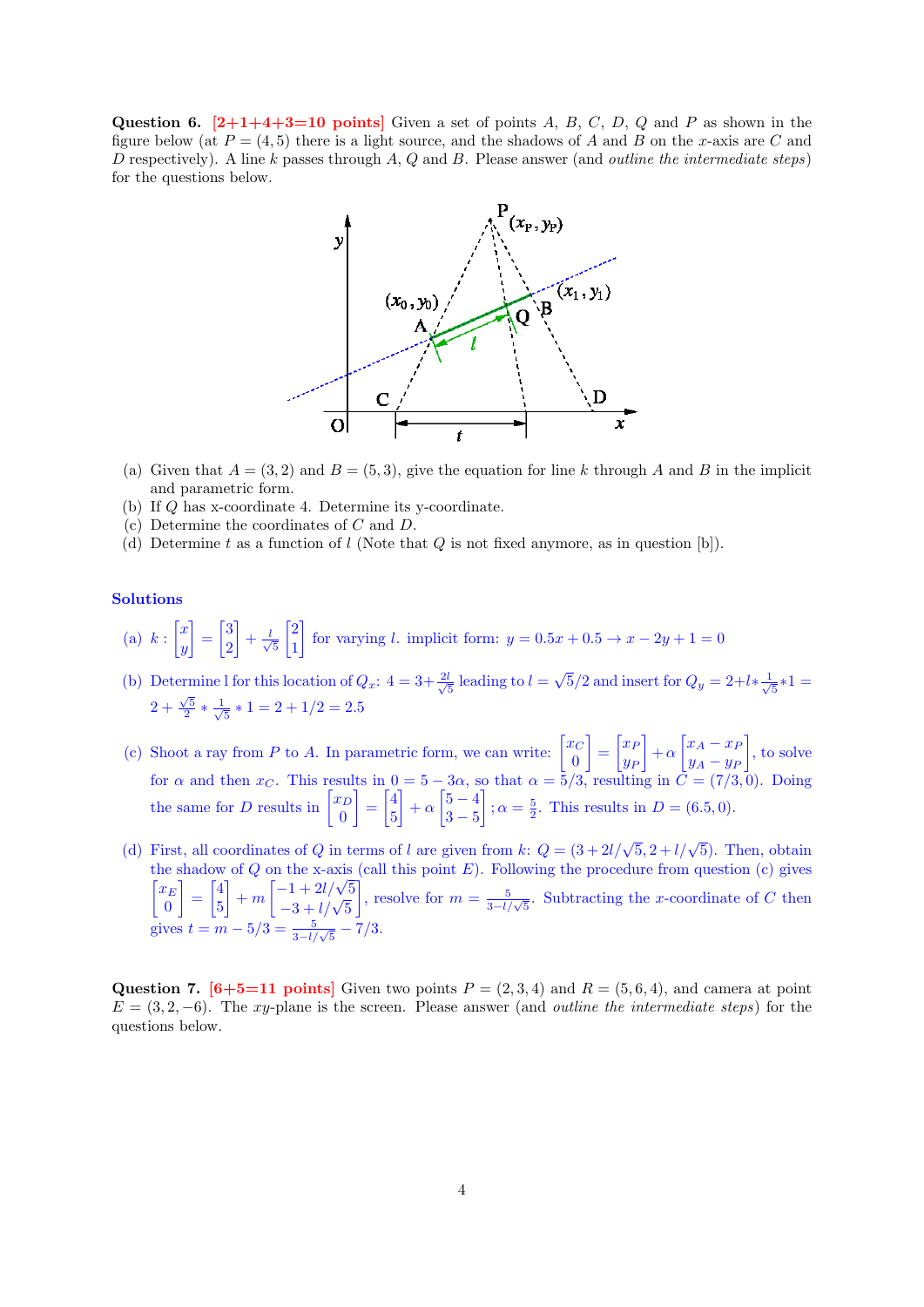

- (a) Project PR to  $P_1R_1$  on the screen as seen by the camera (see figure). Obtain the coordinates of  $P_1$  and  $R_1$ .
- (b) Given  $P_1Q_1 = t$ , calculate the coordinates of point Q.

## Solutions

(a) Unit vector from P to E is  $\hat{d}_p = (E - P)/|E - P| = \frac{1}{\sqrt{1}}$  $102$  $\overline{1}$  $\overline{\phantom{a}}$ 1 −1 −10 1 . Now solve  $\overline{1}$  $\overline{\phantom{a}}$  $\stackrel{\cdot }{x_F}$  $y_F$  $z_F$ 1  $+ k \hat{d}_p =$  $\overline{\phantom{a}}$  $\overline{\phantom{a}}$  $\stackrel{\cdot}{x_{p1}}$  $y_{p1}$ 0 1  $\vert \cdot$ 

This gives:

$$
\begin{cases} 2 + k \frac{1}{\sqrt{102}} & = x_{p1} \\ 3 + k \frac{-1}{\sqrt{102}} & = y_{p1} \\ 4 + k \cdot \frac{-10}{\sqrt{102}} & = 0 \end{cases}
$$
 (1)

From the third equation, we get  $k = \frac{2\sqrt{102}}{5}$ . The first equation gives  $x_{p1} = 2 + \frac{2\sqrt{102}}{5} \cdot \frac{1}{\sqrt{102}} = 12/5$ , and the second equation with the k value from above gives  $y_{p1} = 3 + \frac{2\sqrt{102}}{5} \cdot \frac{1}{\sqrt{102}} = 13/5$ . So  $P_1 = (\frac{12}{5}, \frac{13}{5}, 0).$ 

We do the exact same thing for R and R<sub>1</sub>, which results in a unit vector of  $\hat{d}_r = -\frac{1}{2\sqrt{2}}$  $\frac{1}{2\sqrt{30}}$  $\overline{\phantom{a}}$  $\overline{\phantom{a}}$  $-2$ −4 −10 1  $\vert \cdot$ 

Doing the same as above, we get:

$$
\begin{cases}\n5 - k \cdot \frac{-2}{2\sqrt{30}} &= x_{r1} \\
6 - k \cdot \frac{-4}{2\sqrt{30}} &= y_{r1} \\
4 - k \cdot \frac{-10}{2\sqrt{30}} &= 0\n\end{cases}
$$
\n(2)

which results in  $k = \frac{4\sqrt{30}}{5}$  and  $R_1 = (\frac{21}{5}, \frac{22}{5}, 0)$ .

(b)  $Q = \left(2 + \frac{5}{3\sqrt{2}}t, 3 + \frac{5}{3\sqrt{2}}t, 4\right)$ .

There are multiple ways of calculating this. This solution will calculate  $Q$  in terms of l and  $Q_1$  in terms of t, then determine the ratio between t and l, to get  $Q$  in terms of t. Start with  $Q$  in terms of l. This requires a line from  $P$  to  $R$ :

$$
\begin{bmatrix} x \\ y \\ z \end{bmatrix} = \begin{bmatrix} 2 \\ 3 \\ 4 \end{bmatrix} + \frac{l}{\sqrt{2}} \begin{bmatrix} 1 \\ 1 \\ 0 \end{bmatrix} \tag{3}
$$

This gives  $Q = (2 + l/\sqrt{2}, 3 + l/\sqrt{2}, 4)$ . Now calculate  $Q_1$  in terms of t, using a line from  $P_1$  to  $R_1$ :

$$
\begin{bmatrix} x \\ y \\ z \end{bmatrix} = \begin{bmatrix} 12/5 \\ 13/5 \\ 0 \end{bmatrix} + \frac{t}{\sqrt{2}} \begin{bmatrix} 1 \\ 1 \\ 0 \end{bmatrix} \tag{4}
$$